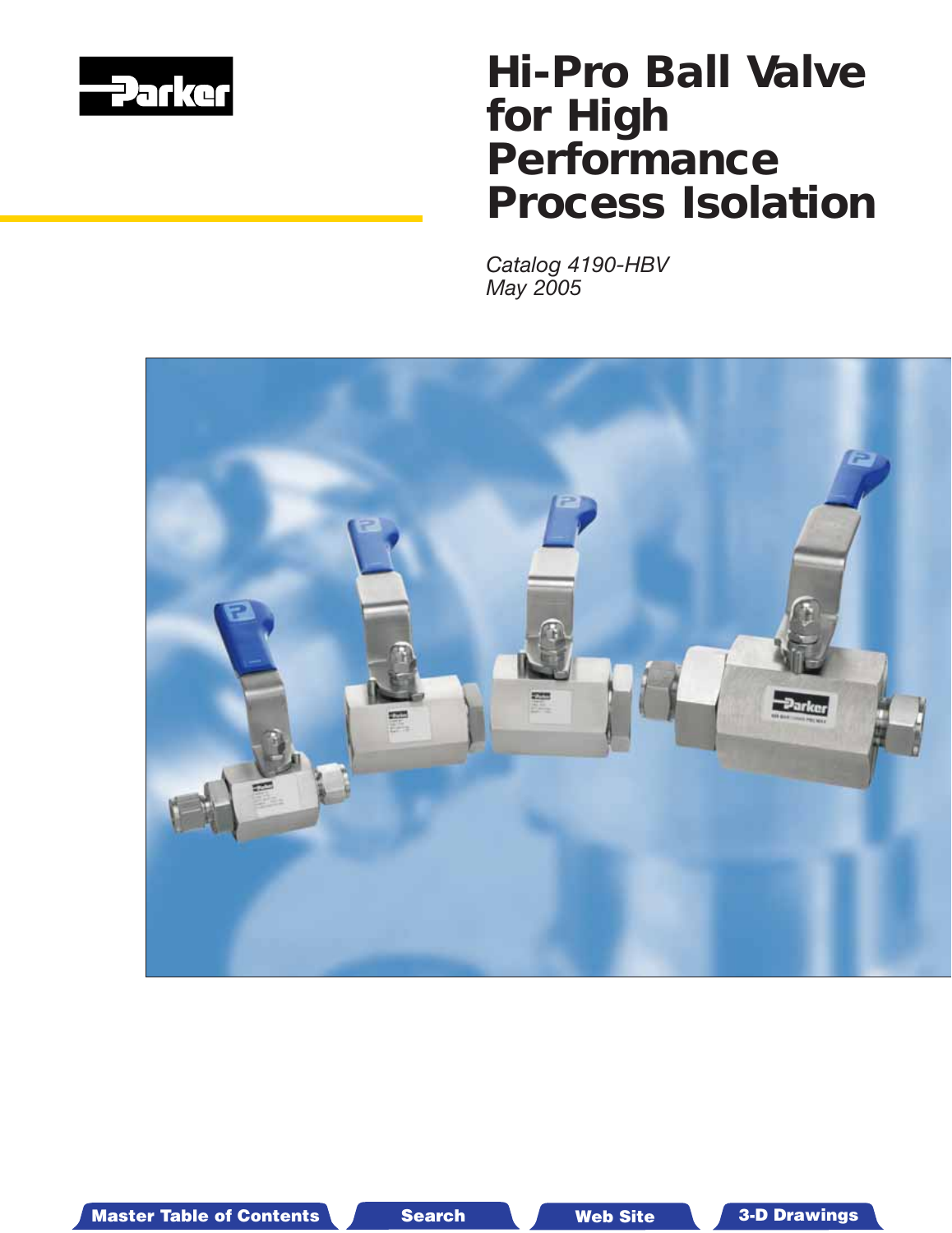## **Product Description**

These high performance two piece bi-directional Ball Valves offer the user full cold working pressure ratings up to 10,000 psi (689 bar), giving 100% bubble tight shut off and continuous repeatable performance. The Ball Valves are suitable for the most demanding applications in the oil, gas and process control industries.

By offering a true two piece design, body leakage paths are reduced to a minimum. With the added opportunity to select integral compression ends the user can eliminate the use of taper threads and thread sealant. This avoids system contamination, reduces leakage paths, installation costs, weight and space.

### **Specifications**

- **•** 316 Stainless steel construction.
- **•** Maximum cold working pressure rating 6,000 psi (414 bar) with P.T.F.E. seats.\*
- **•** Temperature rating PTFE seats -54˚C to +204˚C (-65˚F to +400˚F).\*
- **•** Maximum cold working pressure rating 10,000 psi (689 bar) with PEEK seats.\*
- **•** Temperature rating PEEK seats -54˚C to +232˚C (-65˚F to +450˚F).\*

\*always refer to P/T graph



#### **Features**

- **•** Two piece body design minimal leakage paths.
- **•** 4:1 Pressure boundary designed safety factor.
- **•** Designed to comply with requirements of ANSI/ASME B16.34 where applicable.
- **•** Bi-directional.
- **•** PEEK and PTFE standard ball seat materials.
- **•** PHflex seats available for 25mm bore.
- **•** PTFE and Graphoil gland packings.
- **•** Bubble tight shutoff.
- **•** Floating ball principal with dynamic response seats featuring inherent self relief.
- **•** Anti blowout stem.
- **•** Integral compression ends available eliminating taper threads and thread sealants.
- **•** Low torque operation.
- **•** Quarter turn positive stop handle with ergonomically designed protective sleeve.
- **•** Full hydrostatic and low pressure air tested.
- **•** Connector thread environmentally sealed.
- **•** Anti static.
- **•** Firesafe designed to meet API 607, BS6755 Pt2 (optional).

#### **WARNING**

FAILURE, IMPROPER SELECTION OR IMPROPER USE OF THE PRODUCTS AND/OR SYSTEMS DESCRIBED HEREIN OR RELATED ITEMS CAN CAUSE DEATH, PERSONAL INJURY AND PROPERTY DAMAGE.

This document and other information from Parker Hannifin Corporation, its subsidiaries and authorized distributors provide product and/or system options for further investigation by users having technical expertise. It is important that you analyze all aspects of your application and review the information concerning the product or system in the current product catalog. Due<br>to the variety of operating condi the products and systems and assuring that all performance, safety and warning requirements of the application are met.

The products described herein, including without limitation, product features, specifications, designs, availability and pricing, are subject to change by Parker Hannifin Corporation and its subsidiaries at any time without notice.





## Visit us on the web at www.parker.com/ipd



Master Table of Contents **3-D Drawings Search**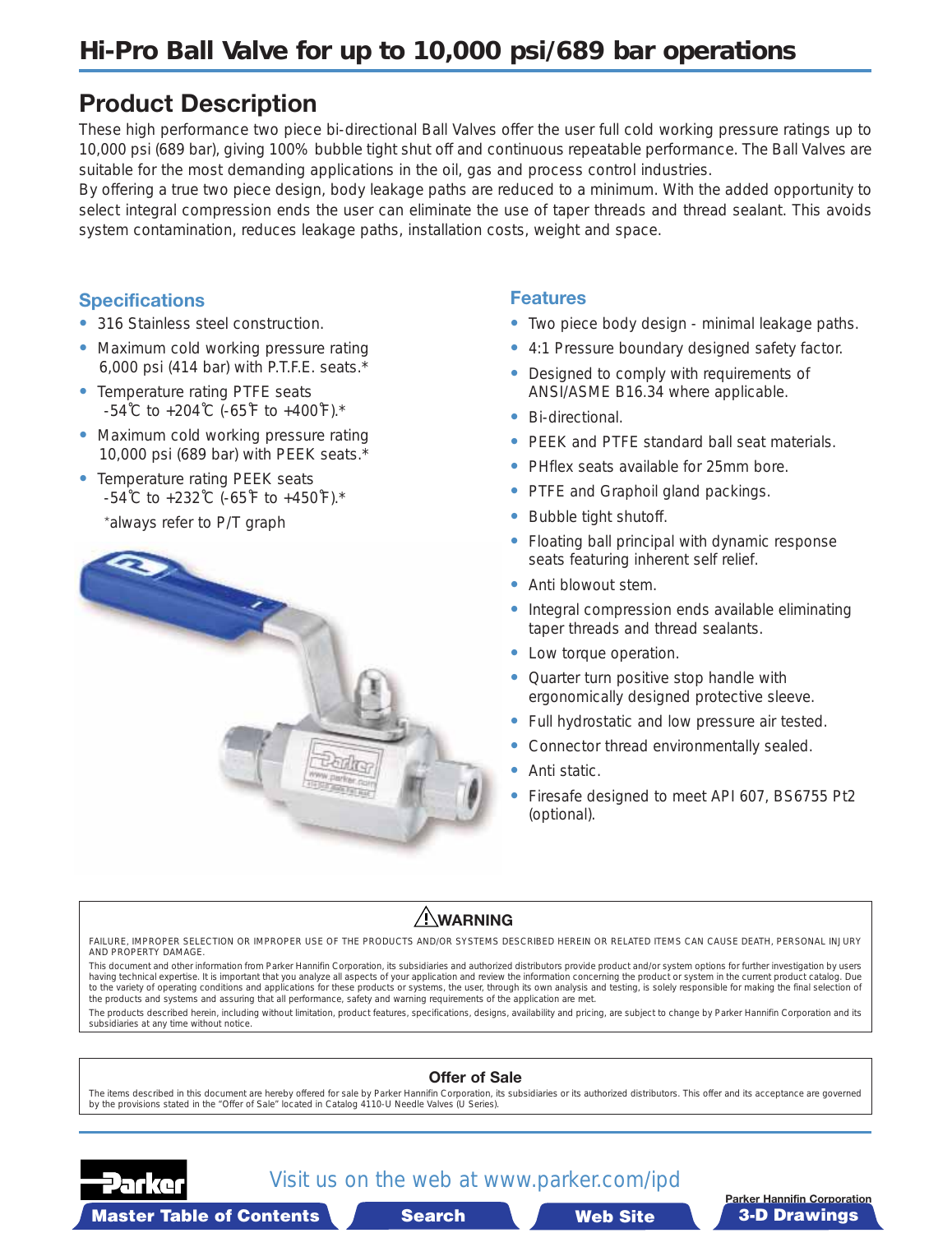## <span id="page-2-0"></span>*Hi-Pro Ball Valve for up to Class 4500 (10,000 psi/689 bar ) operations (10mm bore)*





### **Standard range part numbers 10mm bore**

| Part number       | Part number       | Inlet                   | Outlet                     | <b>Dimensions</b> |              |
|-------------------|-------------------|-------------------------|----------------------------|-------------------|--------------|
| <b>Class 2500</b> | <b>Class 4500</b> | Female                  | Female                     | A mm (inch)       | B mm (inch)  |
| HPBY*4FF          | HPBY*4FFHP        | 1/4" Female             | 1/4" Female                | 70.0 (2.76)       | 161.5 (6.36) |
| HPBY*6FF          | HPBY*6FFHP        | 3/8" Female             | 3/8" Female                | 71.0 (2.80)       | 162.0 (6.38) |
| HPBY*8FF          | HPBY*8FFHP        | 1/2" Female             | 1/2" Female                | 85.0 (3.35)       | 166.5 (6.56) |
|                   |                   | <b>Male</b>             | Female                     |                   |              |
| HPBY*4M4F         | HPBY*4M4FHP       | 1/4" Male               | 1/4" Female                | 70.0 (2.76)       | 161.5 (6.36) |
| HPBY*8M8F         | HPBY*8M8FHP       | $1/2$ " Male            | 1/2" Female                | 85.0 (3.35)       | 166.5(6.56)  |
|                   |                   | $A-LOK^{\circledR}$     | $A-LOK^{\circledR}$        |                   |              |
| HPBY*4A           |                   | $1/4$ " A-LOK®          | $1/4$ " A-LOK®             | 95.0(3.74)        | 165.5 (6.52) |
| HPBY*6A           |                   | $3/8$ " A-LOK®          | $3/8$ " A-LOK®             | 99.1 (3.90)       | 167.4 (6.59) |
| HPBY*8A           |                   | $1/2$ " A-LOK®          | $1/2$ " A-LOK <sup>®</sup> | 104.7(4.12)       | 170.2 (6.70) |
| HPBY*M6A          |                   | 6mm A-LOK <sup>®</sup>  | 6mm A-LOK <sup>®</sup>     | 95.0 (3.74)       | 165.5 (6.52) |
| HPBY*M8A          |                   | 8mm A-LOK®              | 8mm A-LOK <sup>®</sup>     | 96.6 (3.80)       | 166.3(6.55)  |
| HPBY*M10A         |                   | 10mm A-LOK <sup>®</sup> | 10mm A-LOK <sup>®</sup>    | 99.5 (3.92)       | 167.6 (6.60) |
| HPBY*M12A         |                   | 12mm A-LOK <sup>®</sup> | 12mm A-LOK <sup>®</sup>    | 104.7 (4.12)      | 170.2 (6.70) |

\*Insert material code - select from material matrix (B = Standard 316 Stainless Steel). For CPI™ change A to Z. "A" dimensions given for finger tight nuts. For compression ended valve pressure ratings consult tube ratings table. Combination ends are available.

**Standard product specification:** PTFE packing with PTFE seats, 10mm bore ball 6,000 psi (414 bar). **Standard product specification:** PTFE packing with PEEK seats, 10mm bore ball 10,000 psi (689 bar).

#### **Cold working pressures (psi/bar) in accordance with ANSI/ASME B16.34**

|                         | <b>Class Rating</b> |          |          |           |  |
|-------------------------|---------------------|----------|----------|-----------|--|
| <b>Material</b>         | *Insert             | 1500     | 2500     | 4500      |  |
| 316 Stainless steel std | B                   | 3600/248 | 6000/414 | 10000/689 |  |
| Alloy 400               | D                   |          | 5000/345 | 9000/620  |  |
| <b>Duplex</b>           | E                   | 3600/248 | 6000/414 | 10000/689 |  |
| <b>Super Duplex</b>     | F                   |          | 6000/414 | 10000/689 |  |
| Hasteloy                | G                   |          | 6000/414 | 10000/689 |  |
| 6Mo                     | К                   |          | 6000/414 | 10000/689 |  |
| Alloy 625               | M                   |          | 6000/414 | 10000/689 |  |

| <b>Available options</b>                         | Part number<br><b>Suffix</b> |
|--------------------------------------------------|------------------------------|
| Graphoil packing                                 | 3                            |
| <b>PEEK</b> seats                                | PK                           |
| Secured end connector                            | LC                           |
| Handle locking                                   | HL                           |
| Spanner actuation                                | <b>SA</b>                    |
| Panel mounting                                   | <b>PM</b>                    |
| Fire safe design - Graphoil packing (std)        | FS                           |
| NACE compliant materials**                       | NC.                          |
| Retro-fit handle locking kit (for site assembly) | <b>HPHLKIT</b>               |
| PHIex seats                                      | PH                           |
| Base mounting holes (consult Parker)             |                              |

Note: Heat code Trace (HCT) material traceability certificates available on request

\*\*Does not apply for A-lok/CPI ended valves in 316 stainless steel.



Visit us on the web at www.parker.com/ipd

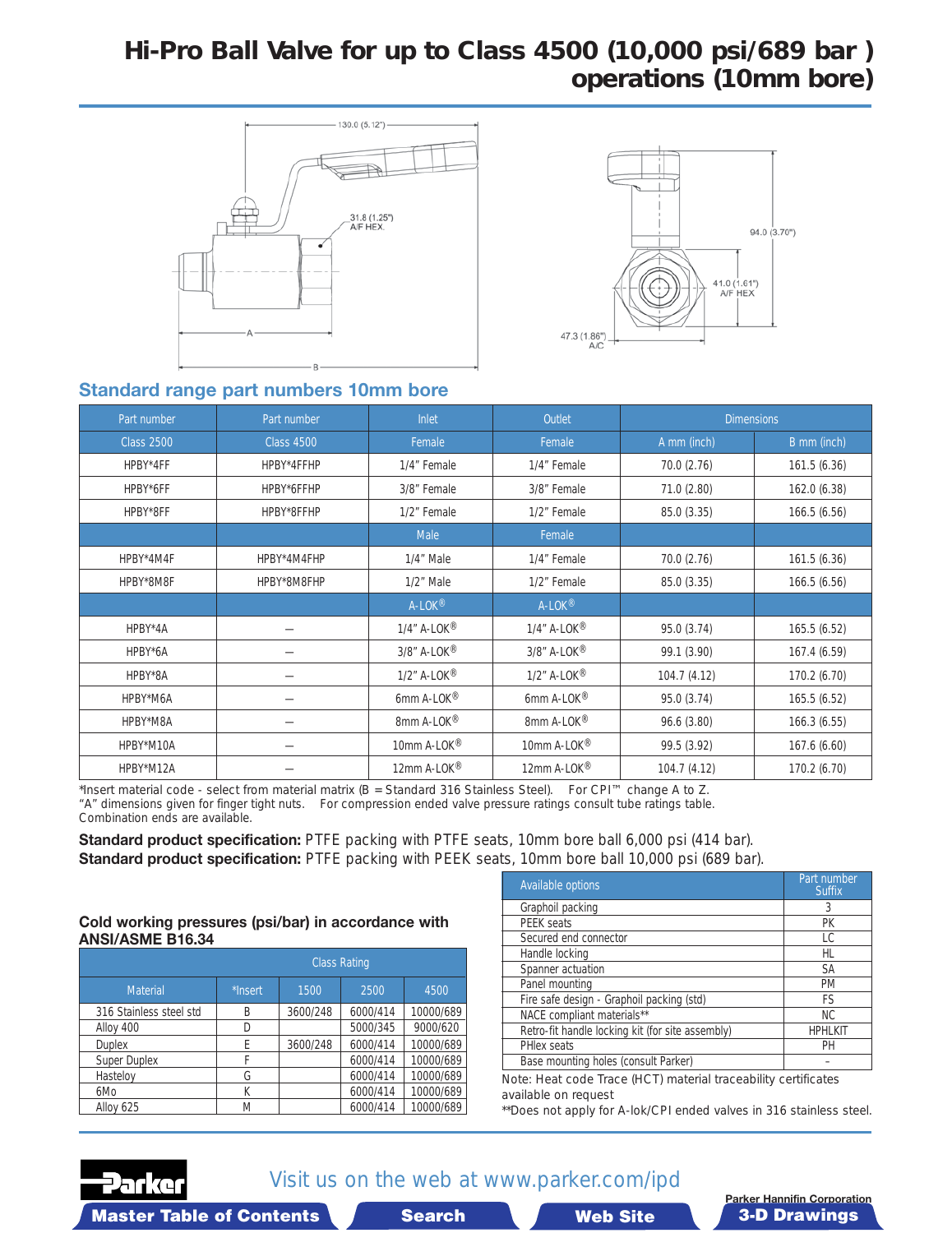## *Hi-Pro Ball Valve for up to Class 4500 (10,000 psi/689 bar) operations (15mm bore)*





#### **Standard range part numbers 15mm bore**

| Part number       | Part number       | <b>Inlet</b>                 | Outlet                       | <b>Dimensions</b> |              |
|-------------------|-------------------|------------------------------|------------------------------|-------------------|--------------|
| <b>Class 2500</b> | <b>Class 4500</b> | Female                       | Female                       | A mm (inch)       | B mm (inch)  |
| HPBX*8FF          | HPBX*8FFHP        | 1/2" Female                  | 1/2" Female                  | 97.2(3.83)        | 207.9 (8.18) |
|                   |                   | Male                         | Female                       |                   |              |
| HPBX*8M8F         | HPBX*8M8FHP       | $1/2$ " Male                 | 1/2" Female                  | 102.9 (4.05)      | 213.6 (8.41) |
|                   |                   | $A-LOK^{\circledR}$          | $A-LOK^{\circledR}$          |                   |              |
| HPBX*10A          |                   | $5/8$ " A-LOK $^{\circledR}$ | $5/8$ " A-LOK <sup>®</sup>   | 118.0 (4.65)      | 212.6 (8.37) |
| HPBX*12A          |                   | $3/4''$ A-LOK®               | $3/4$ " A-LOK $^{\circledR}$ | 121.9 (4.80)      | 214.6 (8.45) |
| HPBX*M16A         |                   | 16mm A-LOK <sup>®</sup>      | 16mm A-LOK <sup>®</sup>      | 120.0 (4.72)      | 214.2 (8.43) |
| HPBX*M18A         |                   | 18mm A-LOK <sup>®</sup>      | 18mm A-LOK <sup>®</sup>      | 120.0 (4.72)      | 214.2 (8.43) |
| HPBX*M20A         |                   | 20mm A-LOK®                  | 20mm A-LOK®                  | 120.0 (4.72)      | 214.2 (8.43) |

\*Insert material code - select from material matrix (B = Standard 316 Stainless Steel). For CPI™ change A to Z. "A" dimensions given for finger tight nuts. For compression ended valve pressure ratings consult tube ratings table. Combination ends are available.

**Standard product specification:** PTFE packing with PTFE seats, 15mm bore ball 6,000 psi (414 bar). **Standard product specification:** PTFE packing with PEEK seats, 15mm bore ball 10,000 psi (689 bar).



#### **[Materials and options as per page 3](#page-2-0)**

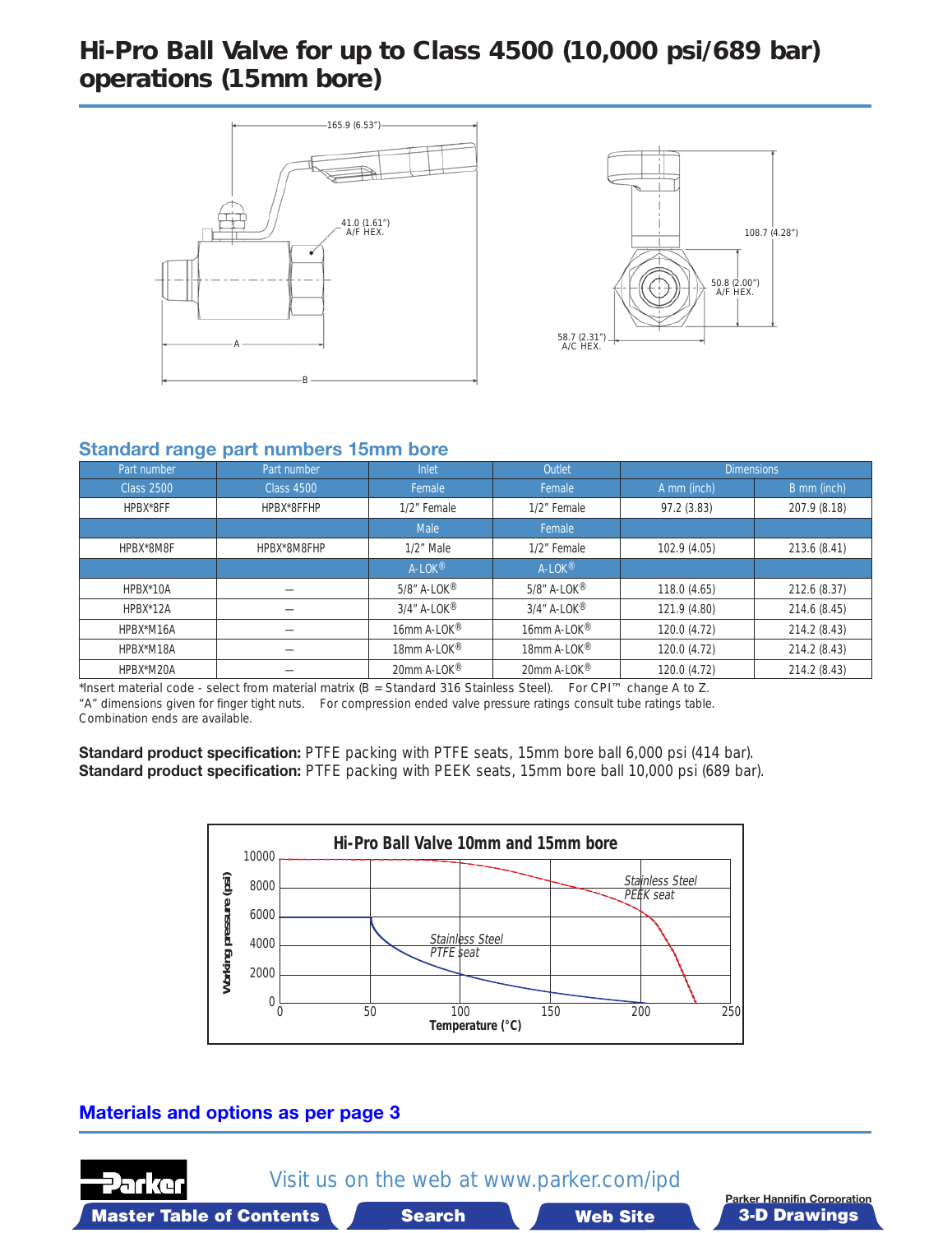## *Hi-Pro Ball Valve for up to Class 2500 (6,000 psi/414 bar) operations (20 & 25mm bore)*





#### **Standard range part numbers 20mm bore**

| $\sim$            |                   |                           |                           |                   |              |
|-------------------|-------------------|---------------------------|---------------------------|-------------------|--------------|
| Part number       | Part number       | Inlet                     | Outlet                    | <b>Dimensions</b> |              |
| <b>Class 1500</b> | <b>Class 2500</b> | <b>NPT</b>                | <b>NPT</b>                | A mm (inch)       | B mm (inch)  |
| HPBW*12FFLP       | HPBW*12FF         | 3/4" Female               | 3/4" Female               | 89.8 (3.54)       | 204.1 (8.03) |
| HPBW*12M12FLP     | HPBW*12M12F       | $3/4$ " Male              | 3/4" Female               | 102.5 (4.04)      | 216.8 (8.53) |
|                   |                   | $A-LOK^{\circledR}$       | $A-LOK^{\circledR}$       |                   |              |
| HPBW*14ALP        |                   | 7/8" A-LOK®               | $7/8$ " A-LOK®            | 134.0 (5.28)      | 221.1(8.71)  |
| HPBW*16ALP        |                   | $1''$ A-LOK <sup>®</sup>  | $1''$ A-LOK <sup>®</sup>  | 137.6 (5.42)      | 222.9 (8.77) |
| HPBW*M22ALP       |                   | 22mm A-LOK $^{\circledR}$ | 22mm A-LOK $^{\circledR}$ | 133.3 (5.25)      | 220.8 (8.69) |
| HPBW*M25ALP       |                   | 25mm A-LOK <sup>®</sup>   | 25mm A-LOK <sup>®</sup>   | 137.1(5.40)       | 222.7 (8.77) |

\*Insert material code - select from material matrix (B = Standard 316 Stainless Steel). For CPI™ change A to Z. "A" dimensions given for finger tight nuts. For compression ended valve pressure ratings consult tube ratings table. Combination ends are available.

**Standard product specification:** PTFE packing with PTFE seats, 20mm bore ball 3,600 psi (247 bar). **Standard product specification:** PTFE packing with PEEK seats, 20mm bore ball 6,000 psi (414 bar).

#### **Standard range part numbers 25mm bore**

| Part number   | Part number | <b>Inlet</b>             | Outlet                  | <b>Dimensions</b> |               |
|---------------|-------------|--------------------------|-------------------------|-------------------|---------------|
| Class 1500    | Class 2500  | <b>NPT</b>               | <b>NPT</b>              | A mm (inch)       | B mm (inch)   |
| HPBV*16FFLP   | HPBV*16FF   | 1" Female                | 1" Female               | 128.4 (5.05)      | 260.3 (10.23) |
| HPBV*16M16FLP | HPBV*16M16F | 1" Male                  | 1" Female               | 132.2 (5.20)      | 264.1 (10.40) |
|               |             | $A-LOK^{\circledR}$      | $A-LOK^{\circledR}$     |                   |               |
| HPBV*16ALP    |             | $1''$ A-LOK <sup>®</sup> | $1"$ A-LOK <sup>®</sup> | 153.2 (6.03)      | 269.8 (10.62) |
| HPBV*M25ALP   |             | 25mm A-LOK <sup>®</sup>  | 25mm A-LOK <sup>®</sup> | 153.2(6.03)       | 269.8 (10.62) |

\*Insert material code - select from material matrix (B = Standard 316 Stainless Steel). For CPI™ change A to Z. "A" dimensions given for finger tight nuts. For compression ended valve pressure ratings consult tube ratings table. Combination ends are available.

**Standard product specification:** PTFE packing with PTFE or PEEK seats, 25mm bore ball 3,600 psi (247 bar). PTFE packing with PHflex seats, 25mm bore ball 6,000 psi (414 bar).





### **[Materials and options as per page 3](#page-2-0)**



Visit us on the web at www.parker.com/ipd

Master Table of Contents **3-D Drawings Search** 

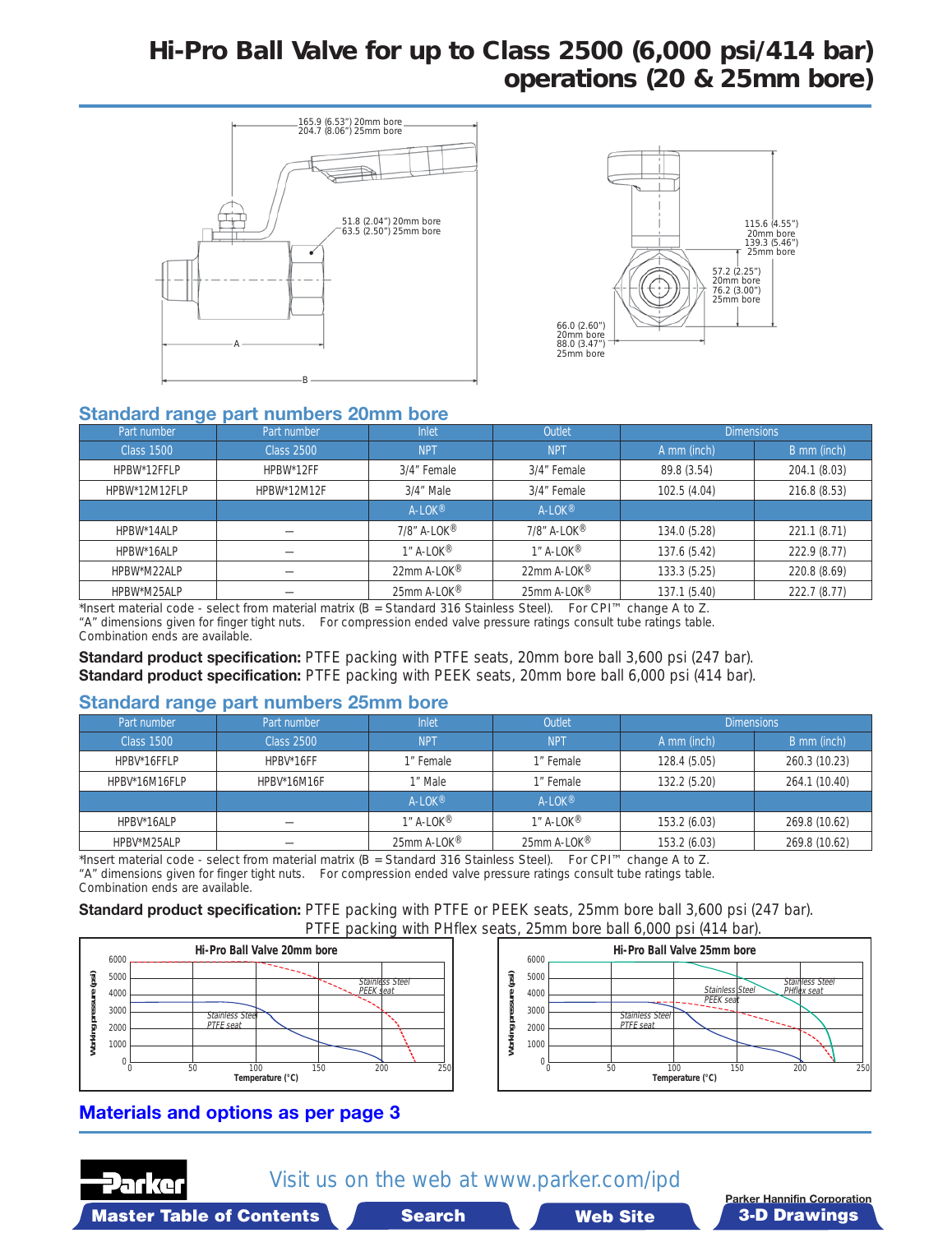## *Hi-Pro Multi Port Gauge Valve for up to Class 4500 (10,000 psi/689 bar) operations (10mm bore)*



#### **Standard Product Specifications**

Part No. HPBYGVB8: 316 Stainless Steel construction, PTFE packing, PTFE seats, 10mm bore ball, 6,000 psi (414 bar), 1/2" NPT male inlet x 3 – 1/2" NPT female outlets.

Part No. HPBYGVB12: 316 Stainless Steel construction, PTFE packing, PTFE seats, 10mm bore ball, 6,000 psi (414 bar), 3/4" NPT male inlet x 3 – 1/2" NPT female outlets.

Part No. HPBYGVB8HP: 316 Stainless Steel construction, PTFE packing, PEEK seats, 10mm bore ball, 10,000 psi (689 bar), 1/2" NPT male inlet x 3 – 1/2" NPT female outlets.

Part No. HPBYGVB12HP: 316 Stainless Steel construction, PTFE packing, PEEK seats, 10mm bore ball, 10,000 psi (689 bar), 3/4" NPT male inlet x 3 – 1/2" NPT female outlets.

**Note:** To obtain optional bleed valve and/or blank plug with the gauge valve the above part number must be suffixed accordingly. If these parts are required they will be shipped loose in the box for customer assembly using their preferred thread sealant.

| Part number        | Part number         | <b>Inlet</b> | <b>Outlet</b> |             | <b>Dimensions</b> |
|--------------------|---------------------|--------------|---------------|-------------|-------------------|
| 6000 psi (414 bar) | 10000 psi (689 bar) | <b>Male</b>  | Female        | A mm (inch) | B mm (inch)       |
| HPBYGV*8           | HPBYGV*8HP          | $1/2$ " NPT  | $3x1/2$ " NPT | 116.5(4.59) | 188.1 (7.41)      |
| HPBYGV*12          | HPBYGV*12HP         | $3/4$ " NPT  | $3x1/2$ " NPT | 119.5(4.71) | 191.1 (7.52)      |

\*Insert material code - select from material matrix (B = Standard 316 Stainless Steel).





#### **[Materials and options as per page 3](#page-2-0)**

Master Table of Contents **3-D Drawings Search** 



Visit us on the web at www.parker.com/ipd

**Farker Hannifin Corporation**<br>**Web Site 19th Site 19th Site 20 Prawings**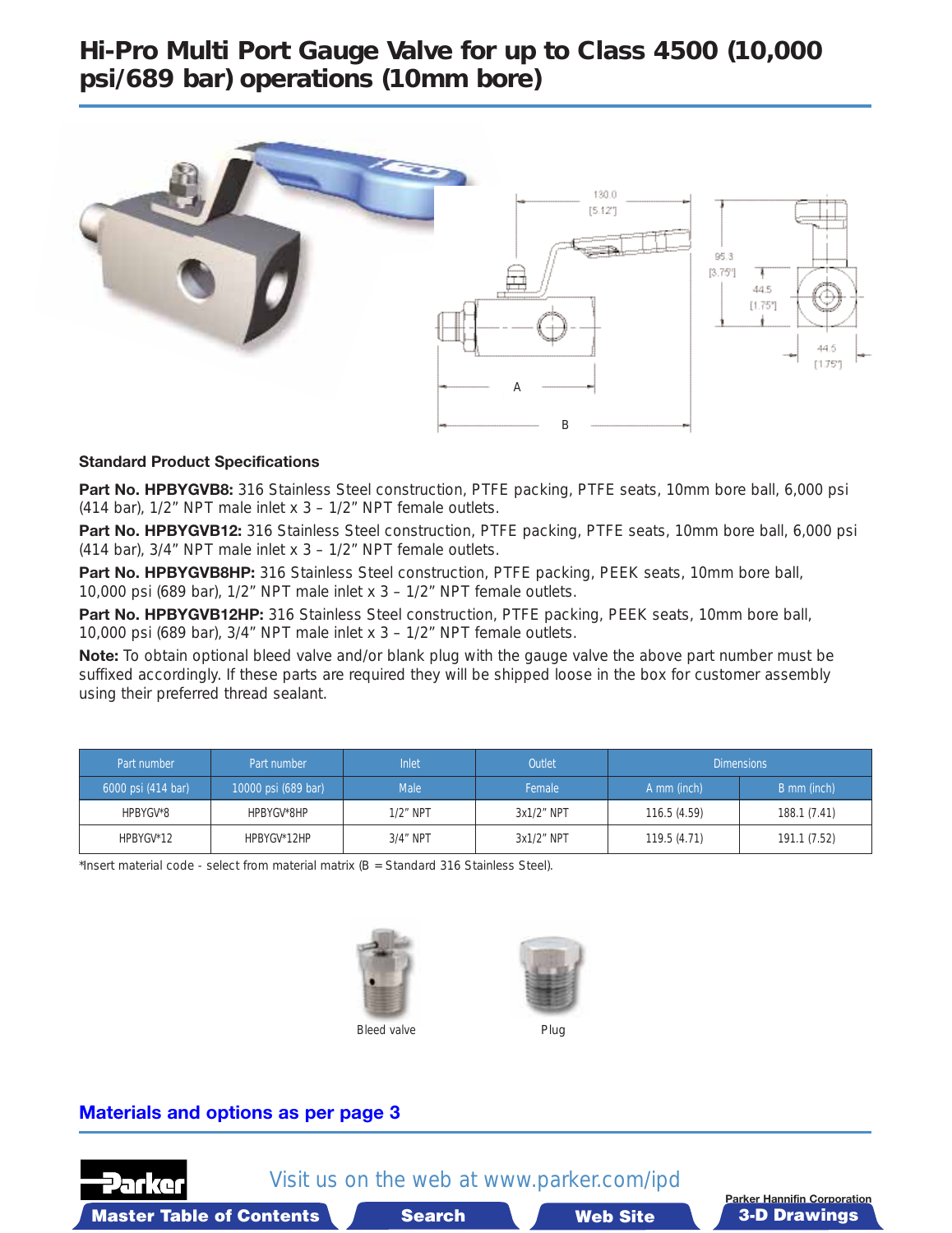## *Hi-Pro Ball Options for up to Class 4500 (10,000 psi/689 bar) operations*



#### **Part description**

| Item | <b>Description</b>   |
|------|----------------------|
| 1    | <b>End Connector</b> |
| 2    | $F$ -seal™           |
| 3    | Sealing washer       |
| 4    | <b>Seats</b>         |
| 5    | Body                 |
| 6    | Ball                 |
| 7    | Anti blowout stem    |
| 8    | <b>Thrust Seal</b>   |
| 9    | Gland packing        |
| 10   | Upper gland packing  |
| 11   | Thrust bush          |
| 12   | Stop pin             |
| 13   | Thrust bush          |
| 14   | Lock nut             |
| 15   | Locking dome nut     |
| 16   | Handle               |
| 17   | Handle grip          |



**Handle locking (padlock not supplied)**



**Secured end connector**



**Parker Hannifin plc**<br>
Instrumentation Products Division<br>
Riverside Road<br>
Pottington Business Park<br>
Barnstaple, Devon EX31 1NP England

Master Table of Contents **3-D Drawings Search Master Table of Contents 3-D Drawings Search** 

**Brawing**